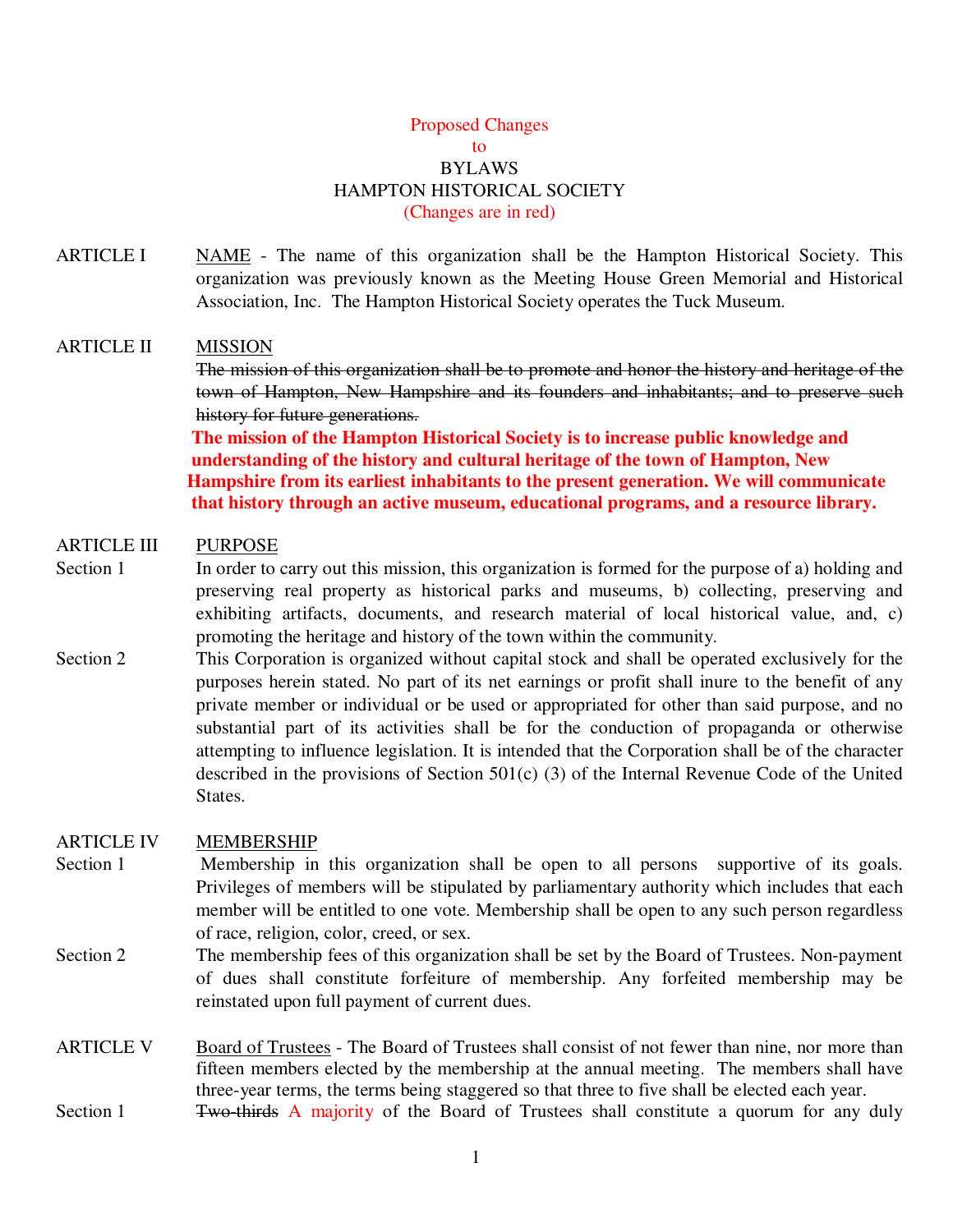convened meeting. Such meetings shall be held at least four times per year. All decisions must be approved by a majority of the Board Members present. An electronic/telephonic meeting may be called by the President to deal with an urgent situation.

- Section 2 The Board of Trustees shall have and shall exercise such control of the affairs and business of the organization as may come before it. The work of the Board should reflect the mission and purpose of the organization. The Board is responsible for setting goals for the Society and the Museum and for developing strategic plans to implement them. The Board shall also, in conjunction with the Treasurer, manage the organization's investments, assist in the preparation and presentation of budgets, coordinate fund-raising efforts, develop new sources of revenue, including grants, bequests, and capital projects campaigns, and receive the report of the Audit Committee regarding all financial procedures and controls.
- Section 3 The Board of Trustees may appoint an Advisory Board to serve in a non-voting advisory capacity.
- Section 4 A vacancy in any office due to any cause shall be filled for the remainder of its current term by the Board of Trustees at a duly convened Board of Trustees meeting if the notice thereof contains advice of such election. Should any Board Member be absent from three (3) consecutive Board Meetings the Member's position shall be considered vacant, unless the absences are acceptable to a majority of the Board Members.
- Section 5 The members of the Board of Trustees shall serve without compensation and, under the laws of the State of New Hampshire, shall not be liable for bodily or personal injury and property damage if the claim for such damage arises from an act committed in good faith and without willful negligence in the course of an activity carried on to accomplish the purposes of the organization.
- Section 6 The members of the Board of Trustees shall comply with the Conflict of Interest Policy and other policies of the Hampton Historical Society in order to avoid any potential or actual conflicts of interest regarding pecuniary transactions on the part of a member, in accordance with the laws of the State of New Hampshire.
- Section 7 The organization shall indemnify and hold harmless the members of its Board of Trustees from and against all suits, claims, injuries, or damages asserted against them, so long as the member to be indemnified has not acted in bad faith or engaged in intentional misconduct, knowing violation of the law, or derived an improper personal benefit.
- ARTICLE VI OFFICERS The Officers of this organization shall be elected within two weeks after the annual meeting by the Board of Trustees from within the membership of that Board . They shall consist of a President, Vice-President, Secretary, and Treasurer. These officers will perform the duties prescribed by the Bylaws and by the parliamentary authority adopted by the organization. The Officers shall be elected to serve a one-year term. The terms shall commence on November 1.
- Section 1 PRESIDENT The President shall preside at all Membership and Board of Trustees' meetings of the organization and oversee their general functions; shall be an ex-officio member of all Committees except the Nominating Committee; shall create or dissolve all special committees as deemed necessary with the approval of the Board of Trustees; and shall perform such other duties as may be prescribed in these Bylaws or assigned by the organization.
- Section 2 VICE PRESIDENT The Vice President will preside in the absence of the President.
- Section 3 SECRETARY The Secretary shall keep a permanent record of all the proceedings of the meetings of the Organization and the Board of Trustees, and shall perform all other duties incidental to this office.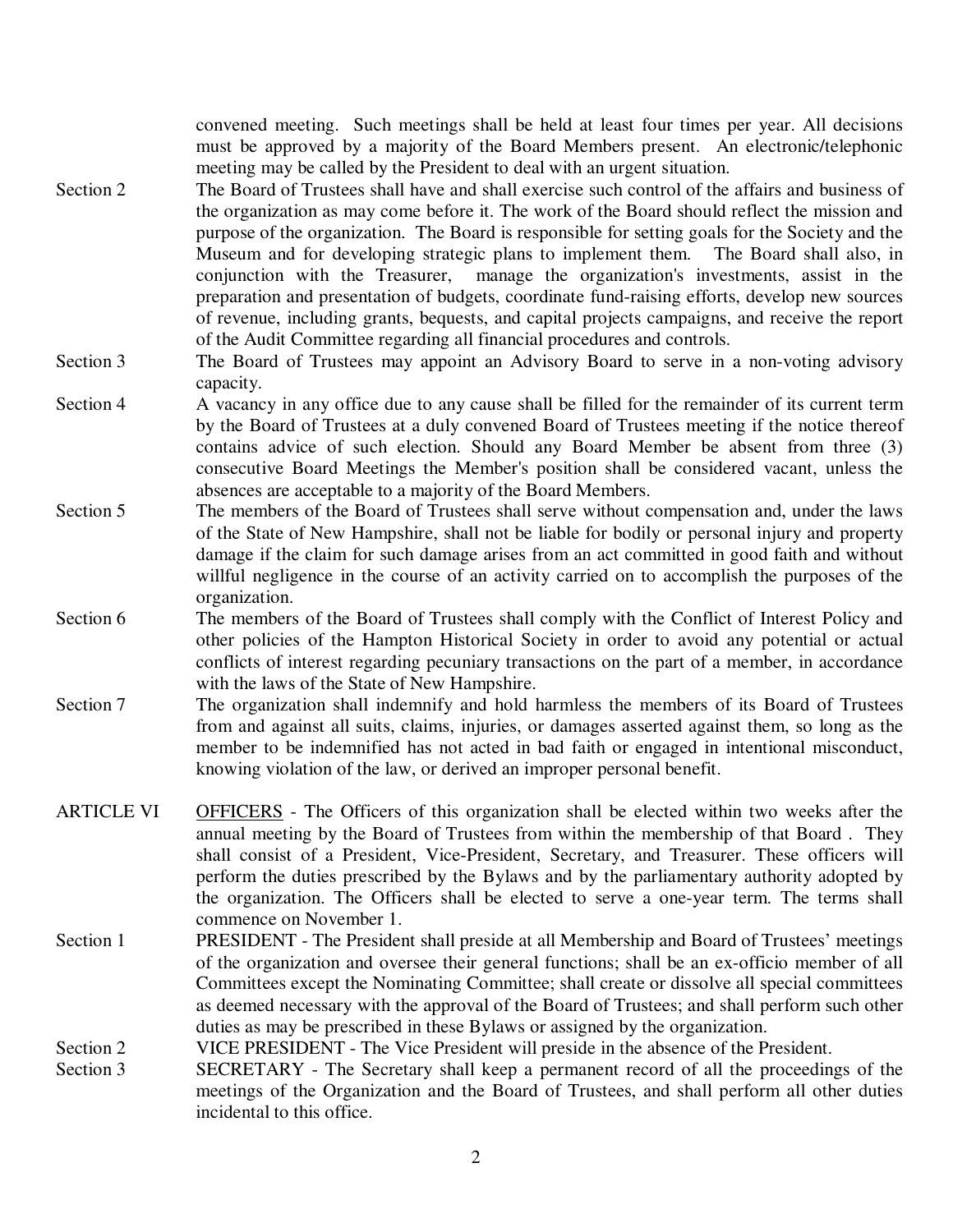- Section 4 TREASURER The Treasurer shall be the chief financial officer of the organization and in such capacity shall be custodian of all funds of the organization; present an audited statement of accounts yearly; and, give a bond of faithful discharge of the duties in such sums and in such forms as the Board of Trustees may require, with the organization bearing the cost of premiums on same.
- ARTICLE VII NOMINATING COMMITTEE A five member Nominating Committee shall consist of a Chairperson appointed by the President, two (2) members appointed by the Board of Trustees, and two (2) members who shall be elected by the general membership. The Committee shall be responsible for presenting the nominations for trustees at the following annual meeting.

ARTICLE VIII STANDING COMMITTEES - The organization shall have Standing Committees which shall consist of, but not be limited to, the following: Buildings and Grounds Committee, Museum Committee, Program Committee Publicity Committee, Education Committee, Membership Committee, Newsletter Committee, Communications Committee, Membership and Volunteers Committee, Fundraising Committee, Strategic Planning Committee, and Audit Committee.

Section 1 The Chair of the Standing Committees shall be named by the President at the first Board of Trustees meeting after the annual meeting.

Section 2 Committee Responsibilities:

 Buildings and Grounds Committee: The Buildings and Grounds Committee shall be responsible for the care and maintenance of the land and buildings of the Hampton Historical Society.

 Museum Committee: The Museum Committee shall be vested with the care of the collection of the Tuck Museum and its exhibits. The Committee shall also be responsible for maintaining the schedule of museum hours.

 Program Committee: The Program Committee shall be responsible for providing speakers and other programs for the Society.

Education Committee: The Education Committee shall be responsible for planning educational programs for schoolchildren and adults.

Publicity Committee: The Publicity Committee shall be responsible for providing publicity for programs and for other activities of the Society.

**Membership Committee and Volunteers Committee:** The Membership and Volunteers Committee shall be responsible for keeping a current list of members and for promoting membership within the community recruiting and managing both the membership and the volunteers for the Society.

 Newsletter Committee: The Newsletter Committee shall be responsible for publishing a newsletter about the Society's activities which shall be distributed to the membership on a regular basis.

 Communications Committee: The Communications Committee shall be in charge of the newsletter, the website, publicity, and other types of communication with the members and with the community as a whole.

 Fundraising Committee: The Fundraising Committee is responsible for planning for the funds needed for the activities of the Society.

Strategic Planning Committee: The Strategic Planning Committee will plan for the future of the Society and will aid in the implementation of such goals and strategies as they may set. Audit Committee: The Audit Committee shall perform an annual audit of the organization's statement of accounts, for the purpose of determining whether the financial statements are free of material misstatement.

ARTICLE IX Annual Business Meeting and Special Membership Meetings: The Membership shall be notified of the meeting at least ten  $(10)$  days prior to said meetings.

Section 1 The annual meeting of the membership shall be held on or about the 14th of October, the